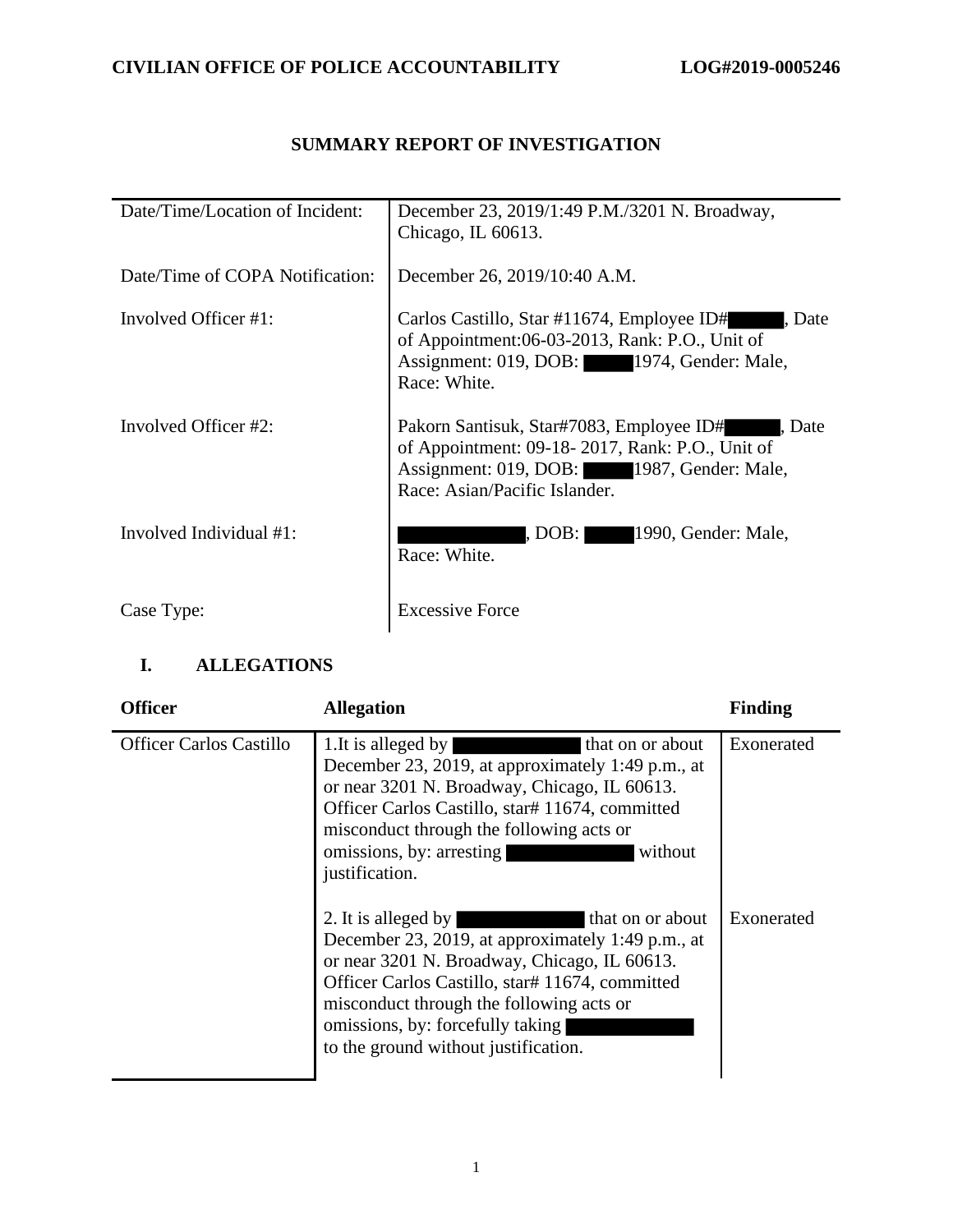#### **CIVILIAN OFFICE OF POLICE ACCOUNTABILITY LOG#2019-0005246**

|                                | 3. It is alleged by<br>that on or about<br>December 23, 2019, at approximately 1:49 p.m., at<br>or near 3201 N. Broadway, Chicago, IL 60613.<br>Officer Carlos Castillo, star# 11674, committed<br>misconduct through the following acts or<br>'s vehicle<br>omissions, by: seizing<br>without justification.          | Exonerated |
|--------------------------------|------------------------------------------------------------------------------------------------------------------------------------------------------------------------------------------------------------------------------------------------------------------------------------------------------------------------|------------|
| <b>Officer Pakorn Santisuk</b> | 1. It is alleged by<br>that on or about<br>December 23, 2019, at approximately 1:49 p.m., at<br>or near 3201 N. Broadway, Chicago, IL 60613.<br>Officer Pakorn Santisuk, star# 7083, committed<br>misconduct through the following acts or<br>omissions, by: arresting<br>without<br>justification.                    | Exonerated |
|                                | 2. It is alleged by<br>that on or about<br>December 23, 2019, at approximately 1:49 p.m., at<br>or near 3201 N. Broadway, Chicago, IL 60613.<br>Officer Pakorn Santisuk, star# 7083, committed<br>misconduct through the following acts or<br>omissions, by: forcefully taking<br>to the ground without justification. | Exonerated |
|                                | 3. It is alleged by<br>that on or about<br>December 23, 2019, at approximately 1:49 p.m., at<br>or near 3201 N. Broadway, Chicago, IL 60613.<br>Officer Pakorn Santisuk, star# 7083, committed<br>misconduct through the following acts or<br>omissions, by: seizing<br>'s vehicle<br>without justification.           | Exonerated |

### **II. SUMMARY OF EVIDENCE<sup>1</sup>**

On December 23, 2019, Officers Carlos Castillo and Pakorn Santisuk were responding to a call from OEMC dispatch to the Walgreens that is located at 3201 N. Broadway, due to a hit and run in that occurred in the parking lot.<sup>2</sup> Multiple callers stated a man in blue scrubs in a Jeep

<sup>1</sup>COPA conducted a full and complete investigation of this matter, including the interview of all pertinent civilian and officer witnesses, and the collection and review of digital, documentary, and forensic evidence. As part of COPA's ongoing efforts to increase case closure capacity, certain cases opened under IPRA are summarized more succinctly in a Modified Summary Report of Investigation, pursuant to COPA Guideline Modified Summary Report of Investigation Template and Approvals, effective February 13, 2019.

<sup>2</sup> Attachment #6.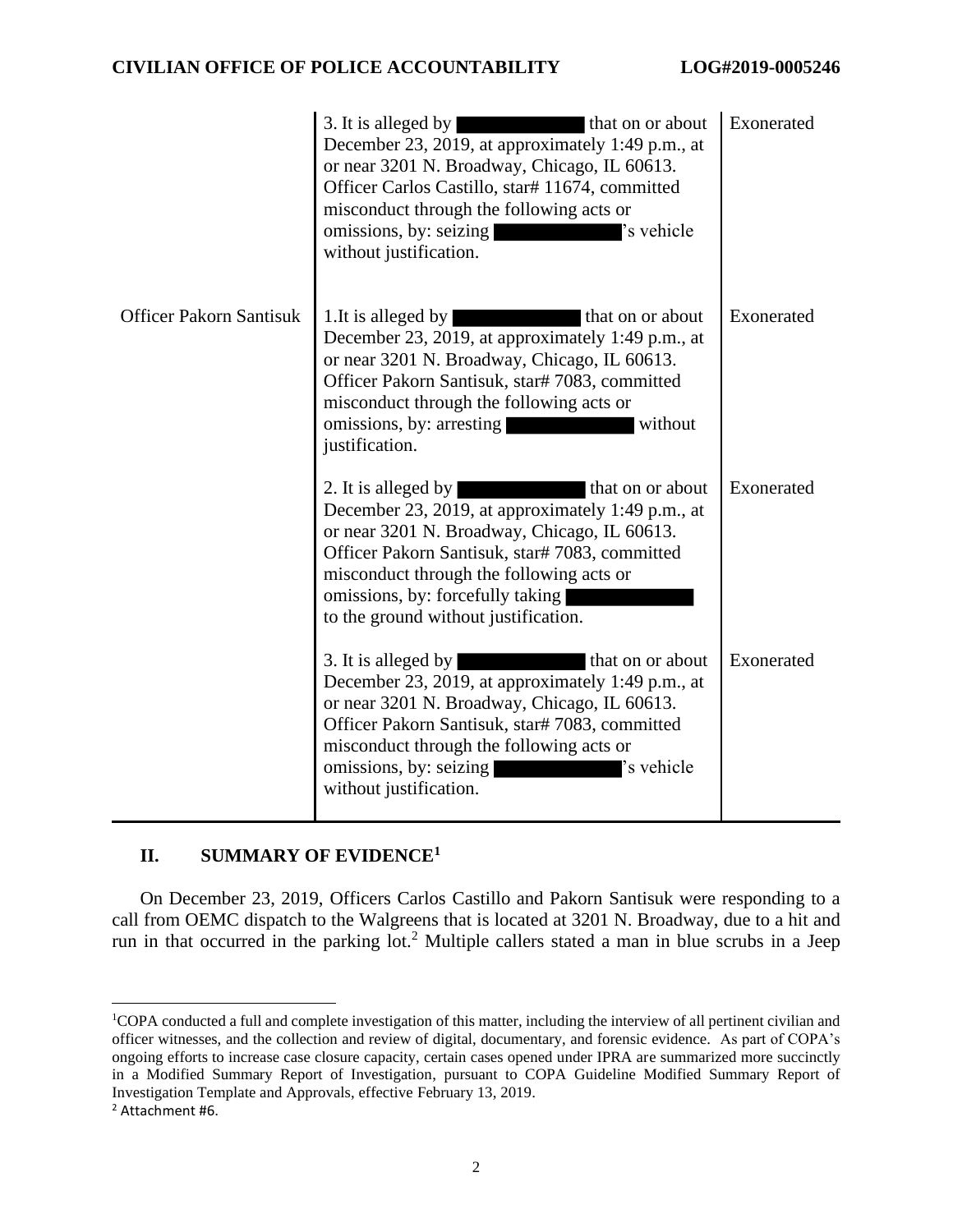Cherokee hit two parked vehicles in the parking lot, then walked in Walgreens. <sup>3</sup> Officers Castillo and Santisuk arrived at the Walgreens parking lot and activated their Body Worn Cameras (BWC) which captured the incident on video. When the officers arrive at Walgreens, two witness in the parking lot inform them that the man driving the Jeep Cherokee and wearing blue scrubs went into the store.<sup>4</sup> The officers walk into Walgreens and observe the Complainant,  $\vert$ wearing blue scrubs, trying to purchase items. took approximately 15 minutes to pay with his credit card. He appeared to be intoxicated. Officer Castillo then speaks to the manager of the store, who informs him that was holding up the line.<sup>5</sup> At this time, the officers follow out to his vehicle in the parking lot. The officers speak with as he tries to put the items in his vehicle and let him know he is going to be arrested for the hit and run that occurred and for a DUI, since he appears to be intoxicated. He resists arrest by pulling away from Officer Castillo and trying to get into the driver seat of his vehicle. At that point, he kicks Officer Castillo in the leg, several times.<sup>6</sup> The officers grab **'s** shoulder and jacket to get him out of the vehicle and on to the ground to place him under arrest. appears to have a cut on his forehead, likely due to the emergency take down. Several

assisting officers arrive and take him to the hospital.

Officer Santisuk's BWC <sup>7</sup>from December 23, 2019, shows, Officer Santisuk and Officer Castillo arriving at the Walgreens parking lot. They speak with a male outside the store, who states, while pointing at a car, "This car was hit. You can see the purple mark from his car hitting this one. I think he went into the store." <sup>8</sup> After walking into the Walgreens, they observe a man checking out at the register wearing blue scrubs who is later identified to be is seen taking an inordinate amount of time checking out and attempts to leave without paying for his items. Officer Castillo states, "Hey, you got to pay for this stuff." <sup>9</sup> responds, "It's paid."<sup>10</sup> Officer Castillo and the cashier say, "No, it's not."<sup>11</sup> walk back to pay for the items. Officer Santisuk speaks to the manager, who says, "Is he still there, he was holding up the register."  $12$  finally pays for this his items and walks to his vehicle. The officers follow him to the vehicle. Once at the vehicle, Officer Castillo tells to put the items in his car. responds, "Fuck of  $f^{\prime\prime}$ <sup>13</sup> and he appears to put his hands behind his back. opens the passenger side door and puts the items in the car. driver side door. Officer Castillo says, "You're not getting in your car."<sup>14</sup> tries to pull his arm away from Officer Castillo and kicks him in the leg multiple times while trying to stay in the car.<sup>15</sup> Officers Castillo and Santisuk grab <sup>'</sup>'s arm and coat, and use an emergency

<sup>11</sup> Attachment #43 at 9:36.

<sup>3</sup> Attachment #5.

<sup>4</sup> Attachment #43 at 2:00.

<sup>5</sup> Attachment #43 at 12:00.

 $6$  Attachment # 44 at 10:15.

<sup>7</sup> Attachment #43.

<sup>8</sup> Attachment #43 at 1:45.

<sup>9</sup> Attachment #43 at 9:30.

<sup>10</sup> Attachment #43 at 9:33.

<sup>12</sup> Attachment #43 at 12:00.

<sup>13</sup> Attachment #43 at 13:35.

<sup>14</sup> Attachment #43 at 13:35.

<sup>15</sup> Attachment #43 at 14:05.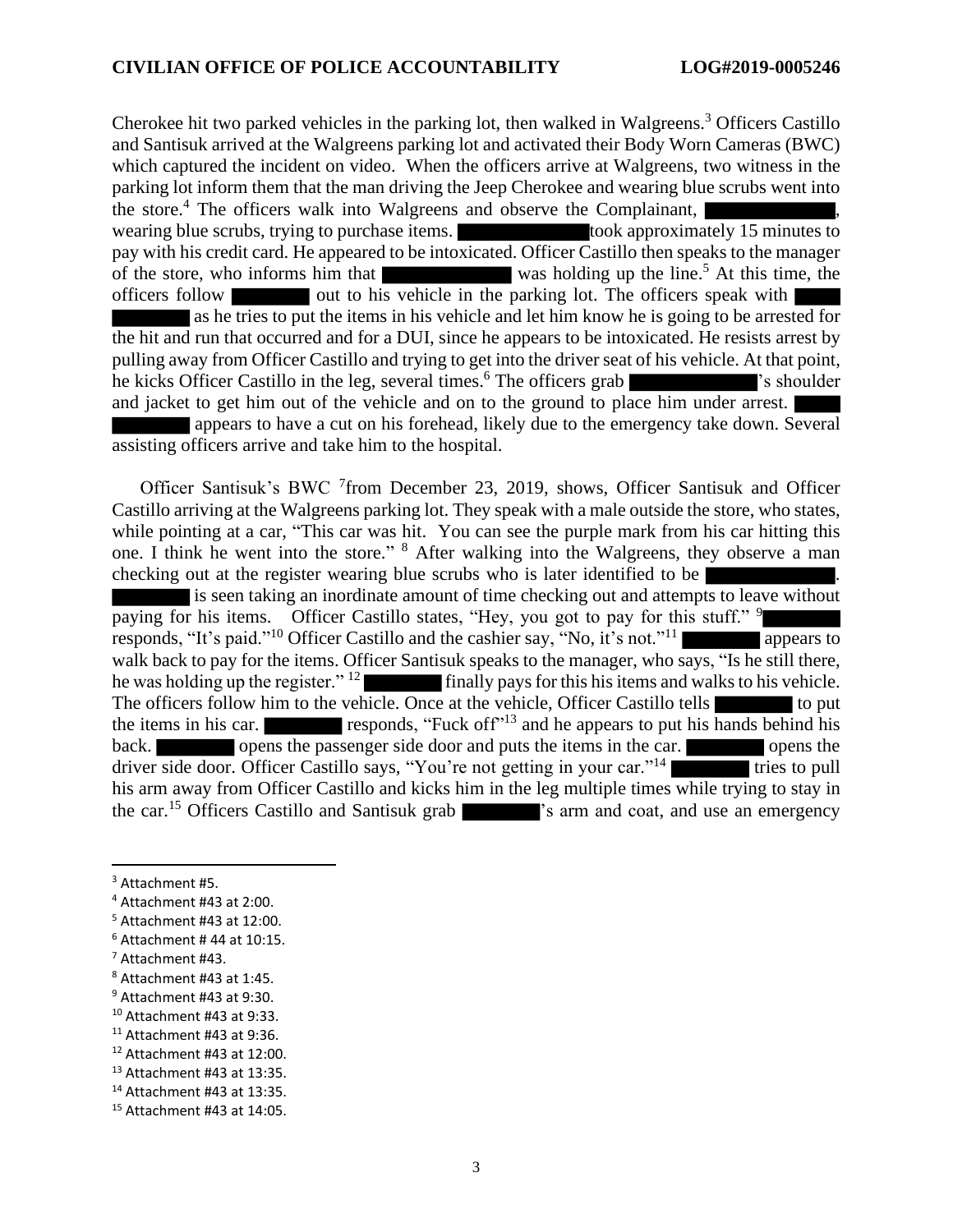take down to force  $\sim$  to the ground.<sup>16</sup> is placed under arrest and handcuffs are put on his wrists. Once assisting officers arrive, says, "I hit two cars, an SUV and another one back-to-back."<sup>17</sup> Assisting officers take him to the 19<sup>th</sup> District station, and then to the hospital.

On January 8th, 2020, the Complainant, state of the copy and a video recorded interview.  $18$  states, he has no memory from the day of the incident, the day after the incident and the day before the incident.<sup>19</sup> explains, he has a diagnosis for major depression and panic attacks. He takes Adderall for ADHD, daily medicine for anxiety and takes Klonopin as needed.  $20$  stated, "The only thing I can remember is that; I walked out of Walgreens, I remember an officer asked if I could answer questions. I remember looking at him weird. It went blank after that. I remember sitting in my car. I remember asking if I was free to go then I remember being on the ground."<sup>21</sup> elaborated, that he takes a beta blocker that controls his heart rate and was taking Propanol, which was increased from 60 mg to 120 mg, in severe cases you can have an altered state of mind.<sup>22</sup>

The Tactical Response Report (TRR) from Officer Santisuk<sup>23</sup> and Officer Castillo<sup>24</sup>indicate that was not following verbal demands, acting belligerent, abusive verbally and appeared to be under the influence of a substance. Officers Santisuk and Castillo told he could not get into his vehicle and he was going to be under arrest. by trying to get into his vehicle. Officers Santisuk and Castillo tried to place arrest multiple times, since he was resisting and was not following verbal commands. tried to punch Officer Castillo and missed but connected with Officer Santisuk. Officers Santisuk and Castillo used an emergency take down and placed under arrest.

#### **III. ANALYSIS AND CONCLUSION**

COPA finds Officers Castillo and Santisuk were justified in arresting and seizing 's vehicle. The officers received information that a car, driven by who they later determined to be  $\blacksquare$ , drove into the Walgreens parking lot, and hit two parked vehicles, before walking into the store.<sup>25</sup> In the store, he appeared to be intoxicated with some substance, verbally abusive to the Walgreen's employee at the cash register and confused on why the officers were approaching him. After allowing him to walk to his car to confirm that he is the owner of the involved automobile, Officer Castillo initially attempted to place him under arrest for the accident. **attempted to enter into his car but was stopped by Officer Castillo.** As Officer Castillo attempted to place handcuffs on **the contract of the officers** and resisted the officers and kicks Officer Castillo in the leg. **Forced his way into his car and then kicks Officer** 

<sup>16</sup> Attachment #43 at 14:20.

<sup>17</sup> Attachment #43 at 20:55.

<sup>18</sup> Attachment #8.

<sup>19</sup> Attachment #8 at 2:50.

<sup>20</sup> Attachment #8 at 4:30.

<sup>21</sup> Attachment #8 at 4:40.

<sup>22</sup> Attachment #8 at 32:30.

<sup>23</sup> Attachment # 89.

<sup>24</sup> Attachment #108.

<sup>25</sup> Attachment #69.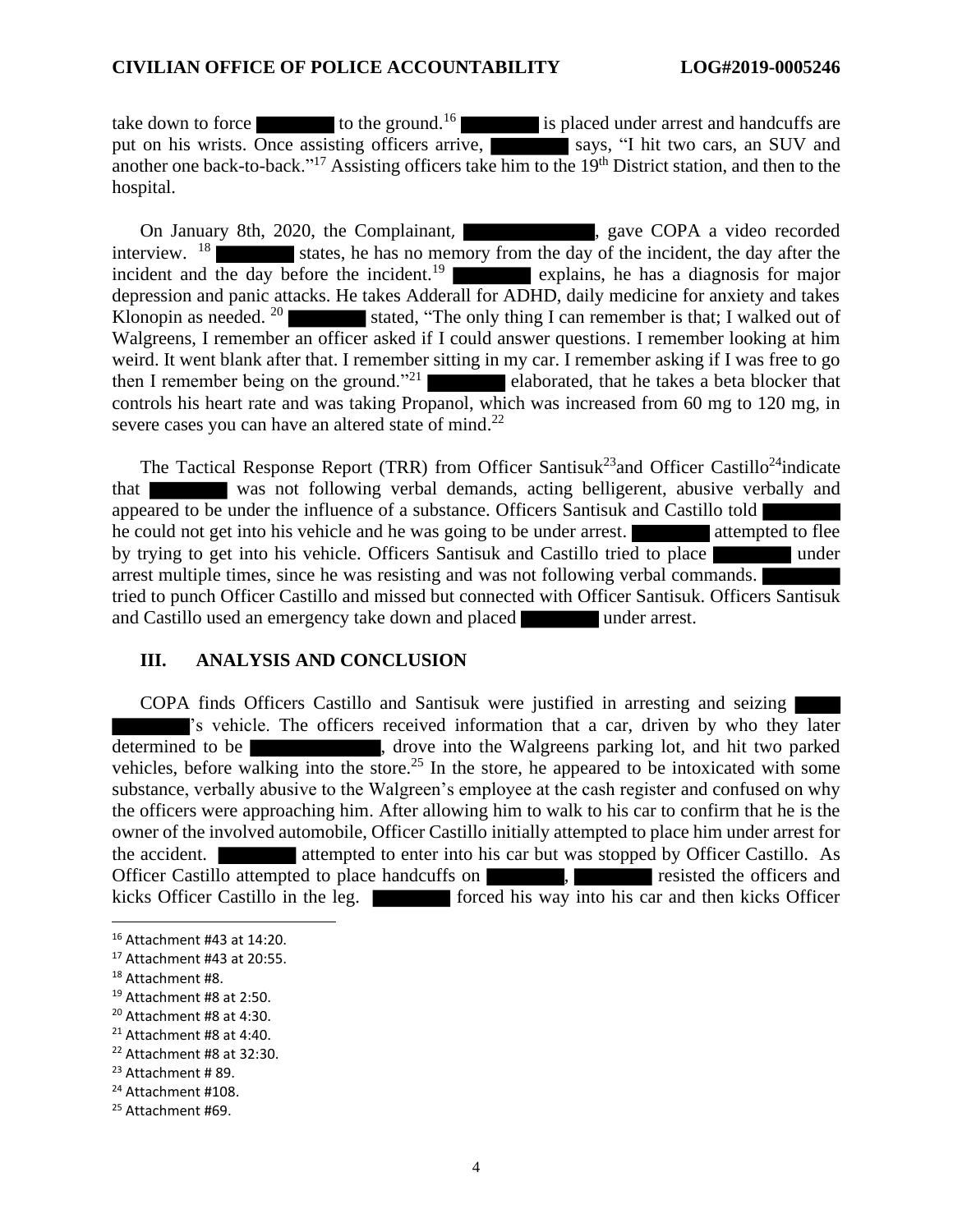Castillo again. Officers then have to conduct a takedown of **Example 1.** Upon placing handcuffs on , he was then arrested for reckless driving, failing to reduce speed, resisting/obstructing arrest, aggravated battery of officers and a DUI- intoxicated compound.<sup>26</sup> As a result of this arrest,  $\blacksquare$  's vehicle can be seized incident to arrest. <sup>27</sup>Therefore, COPA finds Officers Castillo and Santisuk were justified in arresting and seizing 's vehicle.

COPA also finds the force used to get from his vehicle to the ground did not violate Department policy. was actively resisting arrest by getting into his vehicle, grabbing onto the steering wheel, and kicking Officer Castillo in the leg several times.

The Officers' Tactical Response Reports (TRR) indicate that , actively resisted arrest and kicked Officer Castillo in the leg several times. The force that was used to get the subject to the ground was in compliance with the Department use of force guidelines and in compliance with Department policy.<sup>28</sup> The Department's use of force module states, if a person is being an active resister, the officers may respond, reasonably, in order to apprehend a subject. One of those allowable methods is an emergency take down. In this incident, resisted the officers' attempts to place him in handcuffs by pulling away, getting back into his car, and kicking Officer Castillo. Thus, the officers were justified in forcefully taking to the ground to place him under arrest. As a result, COPA finds the actions Officers Castillo and Santisuk, implemented in arresting states were seen in seizing his vehicle, and forcefully taking him to the ground, did not violate Department policy, and all three of the allegations against Officer Castillo and Officer Santisuk are **Exonerated.**

| <b>Officer</b>                 | <b>Allegation</b>                                                                                                                                                                                                                                                                                                                                                                                                                                    | <b>Finding</b>           |
|--------------------------------|------------------------------------------------------------------------------------------------------------------------------------------------------------------------------------------------------------------------------------------------------------------------------------------------------------------------------------------------------------------------------------------------------------------------------------------------------|--------------------------|
| <b>Officer Carlos Castillo</b> | 1. It is alleged by<br>that on or about<br>December 23, 2019, at approximately 1:49 p.m., at<br>or near 3201 N. Broadway, Chicago, IL 60613.<br>Officer Carlos Castillo, star# 11674, committed<br>misconduct through the following acts or<br>omissions, by: arresting<br>without<br>justification.<br>that on or about<br>2. It is alleged by<br>December 23, 2019, at approximately 1:49 p.m., at<br>or near 3201 N. Broadway, Chicago, IL 60613. | Exonerated<br>Exonerated |
|                                | Officer Carlos Castillo, star# 11674, committed<br>misconduct through the following acts or<br>omissions, by: forcefully taking<br>to the ground without justification.                                                                                                                                                                                                                                                                              |                          |

#### **IV. CONCLUSION**

<sup>26</sup> Attachment #20.

<sup>&</sup>lt;sup>27</sup> 10.44.040 Seizure of vehicle.

<sup>28</sup> Attachment #108.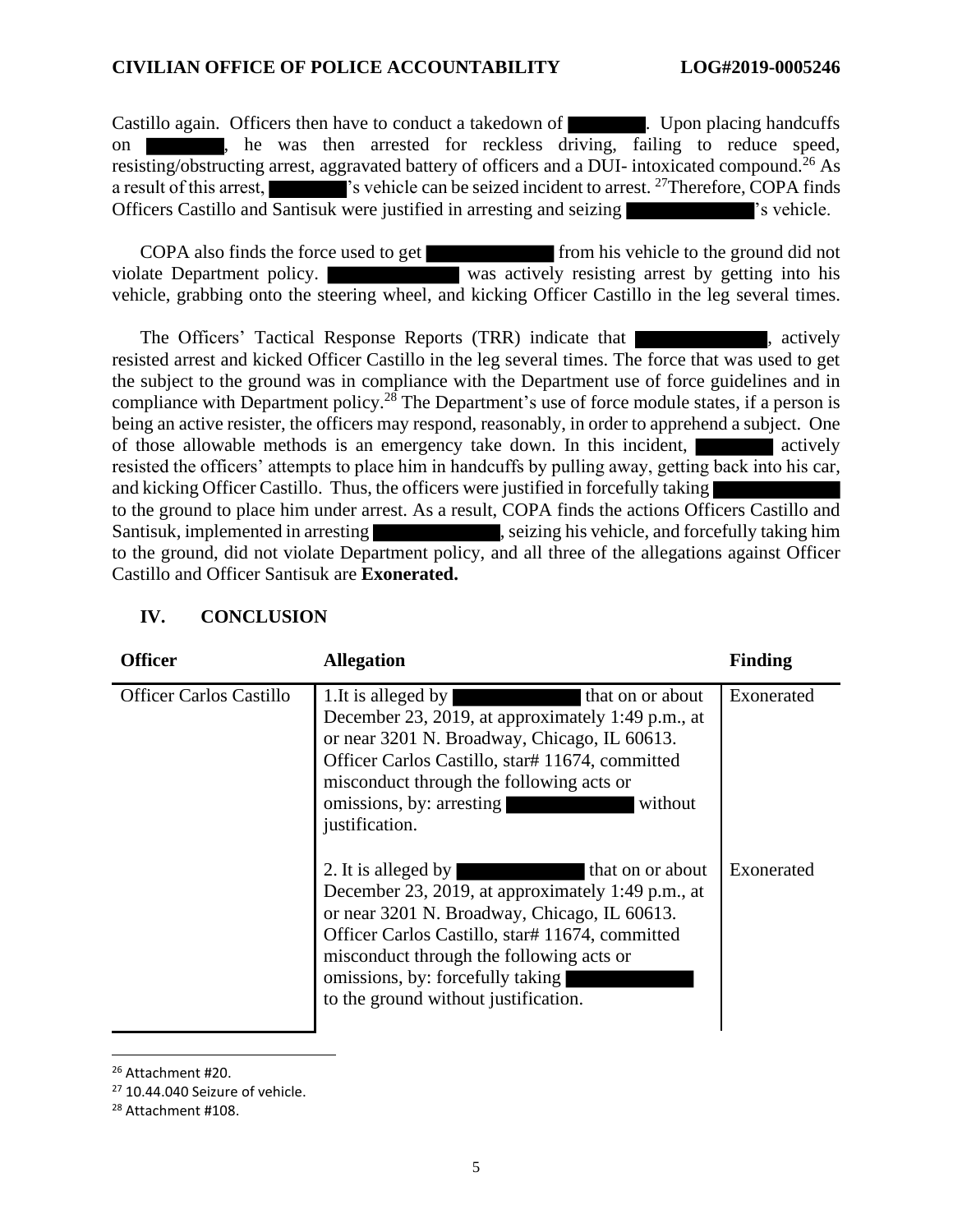## **CIVILIAN OFFICE OF POLICE ACCOUNTABILITY LOG#2019-0005246**

|                                | 3. It is alleged by<br>that on or about<br>December 23, 2019, at approximately 1:49 p.m., at<br>or near 3201 N. Broadway, Chicago, IL 60613.<br>Officer Carlos Castillo, star# 11674, committed<br>misconduct through the following acts or<br>'s vehicle<br>omissions, by: seizing<br>without justification.          | Exonerated |
|--------------------------------|------------------------------------------------------------------------------------------------------------------------------------------------------------------------------------------------------------------------------------------------------------------------------------------------------------------------|------------|
| <b>Officer Pakorn Santisuk</b> | 1. It is alleged by<br>that on or about<br>December 23, 2019, at approximately 1:49 p.m., at<br>or near 3201 N. Broadway, Chicago, IL 60613.<br>Officer Pakorn Santisuk, star# 7083, committed<br>misconduct through the following acts or<br>omissions, by: arresting<br>without<br>justification.                    | Exonerated |
|                                | 2. It is alleged by<br>that on or about<br>December 23, 2019, at approximately 1:49 p.m., at<br>or near 3201 N. Broadway, Chicago, IL 60613.<br>Officer Pakorn Santisuk, star# 7083, committed<br>misconduct through the following acts or<br>omissions, by: forcefully taking<br>to the ground without justification. | Exonerated |
|                                | 3. It is alleged by<br>that on or about<br>December 23, 2019, at approximately 1:49 p.m., at<br>or near 3201 N. Broadway, Chicago, IL 60613.<br>Officer Pakorn Santisuk, star# 7083, committed<br>misconduct through the following acts or<br>omissions, by: seizing<br>'s vehicle<br>without justification.           | Exonerated |

Approved:



Angela Hearts-Glass Date Deputy Chief Investigator

5-26-2021

\_\_\_\_\_\_\_\_\_\_\_\_\_\_\_\_\_\_\_\_\_\_\_\_\_\_\_\_\_